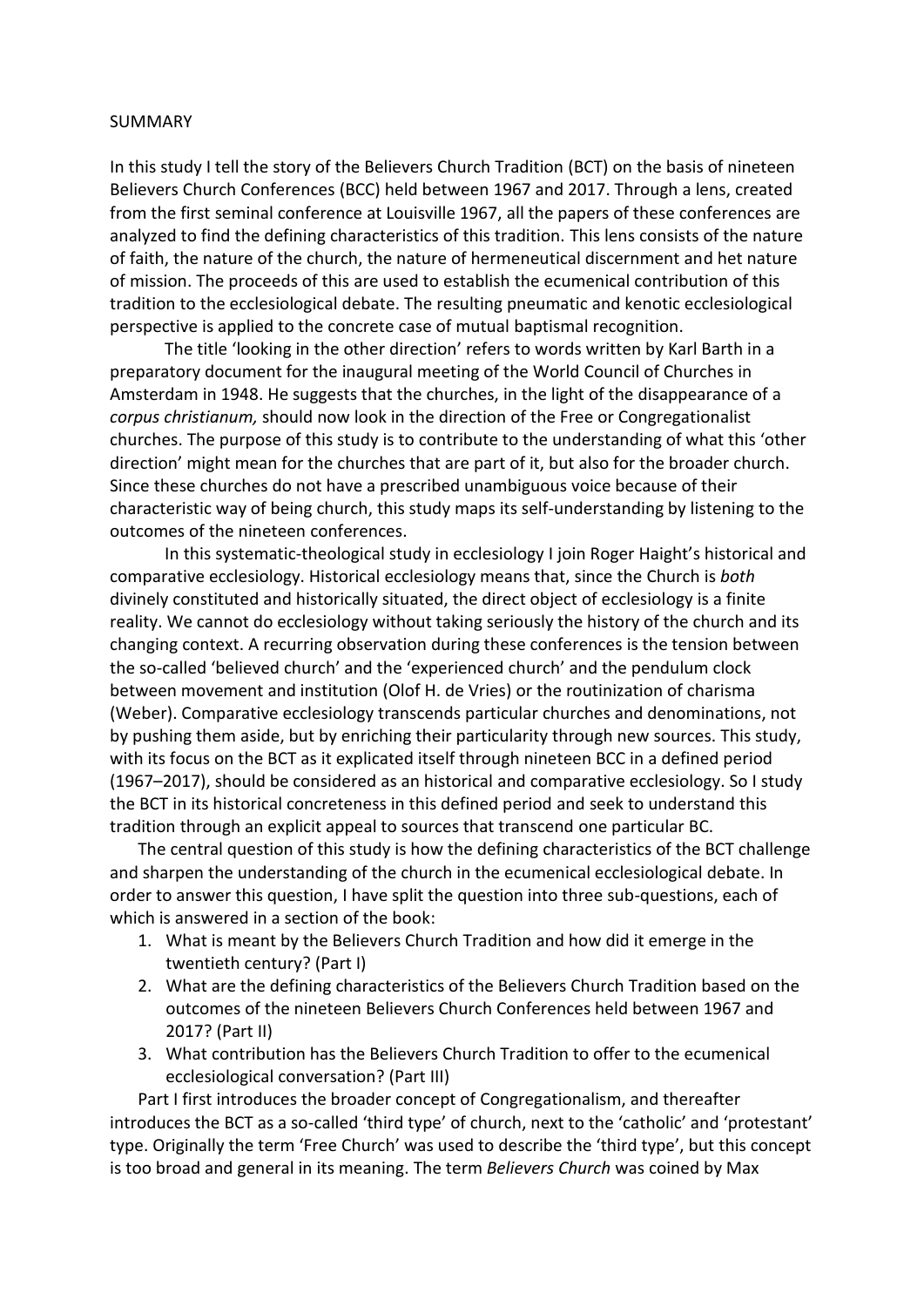Weber in 1904 and gained momentum in the 1950s and 1960s onward. I show that he BCT is a distinctive ecclesiological type, not so much to *classify* as to *clarify*. It is a tradition, rooted in the Radical Reformation of the sixteenth century, and also fuelled by separatist puritanism, pietism and revival movements in the following centuries, characterized by conceptions of church as forms of brotherhood and discipleship. Focused on the gathering of conscious committed believers in answering the call of the Gospel, it seeks to fulfil its mission as church in the world.

Part II includes a description of the context and content of all nineteen conferences. The seminal conference in Louisville 1967 is described in detail and then the lens is derived, which consists of the four natures of respectively faith, the church, hermeneutical discernment and mission. All conferences are described and analyzed through this lens. The lens can be summarized as follows:

*The nature of faith* is faith as a prerequisite for church membership, since the concept of a BC is based upon a voluntary and conscious confession of faith, regenerate membership and committed disciples only.

*The nature of the church* is the local church embodying the gospel as good news, a covenant community, constituted by voluntary committed believers, each of them participating in the full ministry of Christ. The congregational character applies to all levels of church fellowship, regional, national or international, when it comes to administration and decision processes.

*The nature of hermeneutical discernment* has to do with the sources of authority and the way they are explored and used in discerning the will of God. The Bible as the Word of God is central and the whole community is called to seek together the mind of Christ and to understand the will of God for the day in obedient submission to the guidance of the Holy Spirit.

*The nature of mission* is basically the life of the local church. As a covenanting and discerning community it is the good news and the mission itself. Since the gospel is related to the totality of life, this mission is always a holistic approach in which individual conversion and social change go together.

Part III derives from the descriptions in Part II the defining characteristics of the BCT as these come out of these nineteen conferences. It shows that there is a clear continuity through the conferences when it comes to these natures. But we also see several dilemmas. Sometimes the dilemma itself is a defining characteristic. The characteristics are not limited to the four natures, since at each conference new issues and developments are looked at as well. It is shown that there are also characteristics concerning the sacraments, the use of the charismata, the peace witness, gender, race and LGBTQ, and the Global Church. In the end it yields 31 characteristics.

Finally the third research question is explored in Chapter 9: What contribution has the BCT to offer to the ecumenical ecclesiological conversation? I show that the BCT has its own ecumenical style, summarized in 'Spirit over structure'. The continuity of the Gospel and the church lies in the living and renewing force of the Spirit, working in every generation anew. The identity of the BCT is principally diverse, distinctive, and provisional and always open for 'further light'. This makes it impossible, unnecessary and even unwanted to speak with one perpetual voice. In this way there can be no unambiguous contribution, except for the style itself.

Spirit *over* structure is different from Spirit *or* structure; it is a statement about priority. What is meant by Spirit over structure is not spiritualism (Spirit without structure),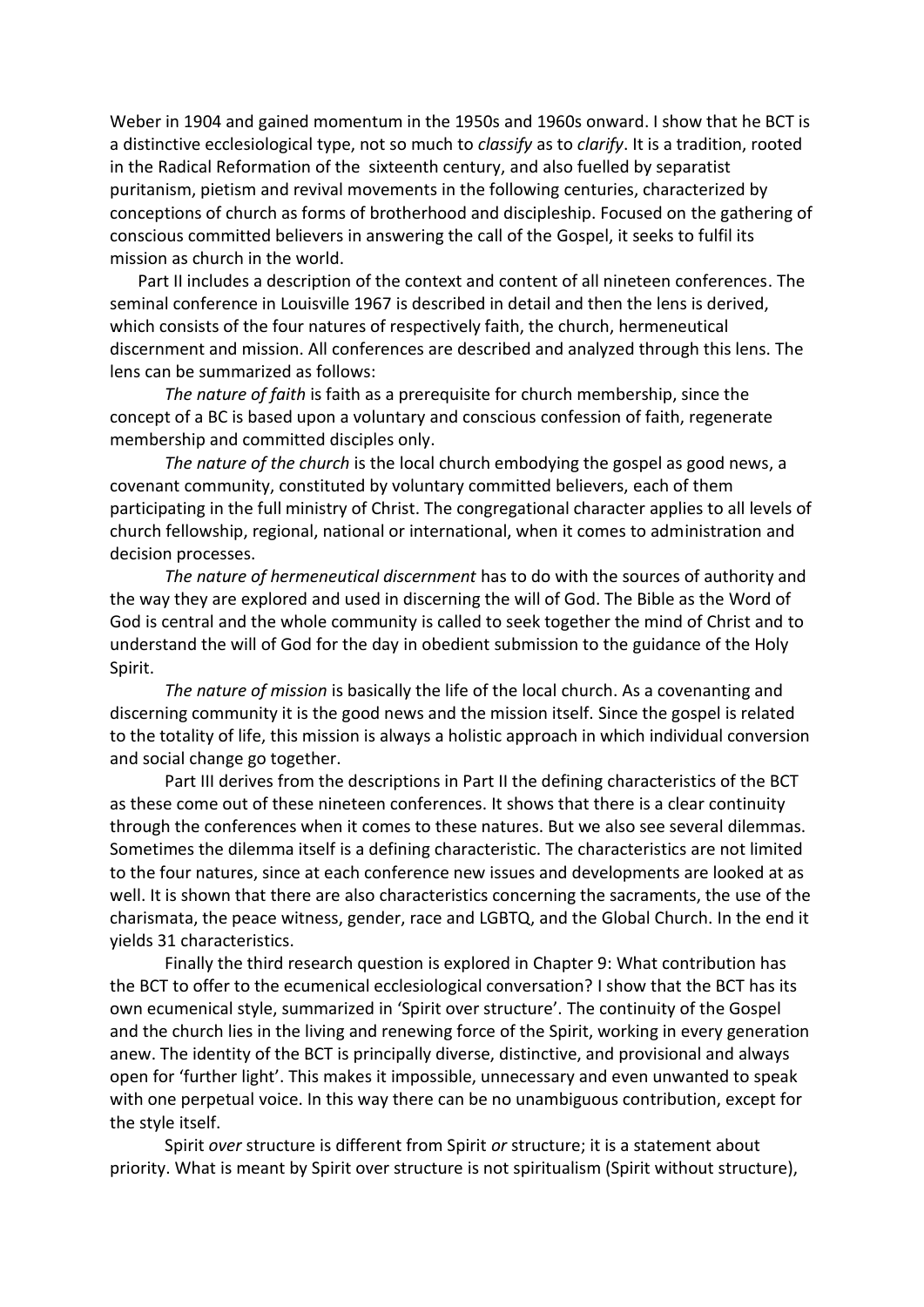but spiritual ecumenism over institutional ecumenism. I conclude that an approach to ecclesiology from pneumatology is a very helpful contribution here. Not opposed to a Christological or Trinitarian approach, but as an actual and relevant addition, as a matter of emphasis. Helpful especially in the ecumenical realm. Since the church is not yet what it should be, but still 'under construction', the Spirit represents the critical moment over against the status quo and as such underlines the provisional shape of the church. This pneumatological approach leads to and is reinforced by a kenotic ecclesiology. If the Spirit has priority over structure and the confession 'Jesus is Lord' (through the Holy Spirit, 1 Kor. 12:3!) is foundational for the church, everything else is secondary. Reiling uses the word *kenosis*, self-emptying (Phil 2:7), to challenge churches to sacrifice whatever it takes for the unity of the church. In this *kenosis* every church will have to give its own forms and traditions its place, or at least be willing to abolish them if needed. For if Christ emptied and humbled himself to save human beings, this fact has to determine the kenotic foundations of ecclesiology and the whole style of the life of the Church (Waclaw Hryniewicz). Interestingly, looking back on the conferences, the theme of self-emptying and sacrifice comes up several times (Louisville 1967, Winnipeg 1978, and Winnipeg 2008). Also the New Delhi Statement on Unity from the Third Assembly of the WCC in New Delhi, India, in 1961, talks about the necessity of a death and rebirth of many forms of church life as we have known them for the sake of unity. That is why I am joining Peter Leithart in his recent plea (2016) for an 'interim ecclesiology' towards what he calls Reformational Catholicism, which demands the necessary death of churches and denominations in order to answer Jesus's prayer of John 17, though I prefer to seek a *Radical* Reformational Catholicism. This is a turn to a 'receptive ecumenism', an ecumenism of gift exchange, 'rooted in our acknowledgement that we do not know or possess everything we need in our own brand of the church' (Leithart).

Finally I apply this pneumatic and kenotic ecclesiological perspective to the concrete case of one of the ecumenical stumbling blocks: mutual baptismal recognition. Can we as churches get away from our (baptismal) 'tribalism' (Leithart) and probably find an 'interimecclesiology' that unites, even as the water divides? I show how for BC believer's baptism is the logical consequence of their ecclesiology: a believer's church asks for believer's baptism. I follow Reiling when he says that only believer's baptism is capable of bearing the full weight of a New Testament theology of baptism. I state that accordingly the agreed two conditions for mutual recognition of baptism, water and the Trinity (BEM), fall short as long as they are not supplemented by a third factor, namely the faith response of the baptizand. But does this mean that BC cannot recognize other churches that practice infant baptism, as churches of Jesus Christ? Based on the discussion regarding the circumcision of the gentiles in Acts 15, as an example of the priority of Spirit over structure, I conclude they can. The climax of Phil 2 is the confession 'that Jesus Christ is Lord' (Phil 2:11), a confession that no one can make 'except by the Holy Spirit' (1 Cor 12:3). Every Christian and every church who lives by this confessing center and with whom the Holy Spirit's presence is 'both seen and heard' (Acts 2:33), deserves a full acknowledgement as brother and sister and as sister church. As BC we will challenge such persons and such churches to search with us the Scriptures to discern the mind of Christ, also regarding baptism. But we should not 'trouble' them (Acts 15:19) with a demand of rebaptism as long as they see their Christian initiation completed through infant baptism and confirmation. Also as BC we have to recognize that *our* baptism is not *ours*. Baptism is not of the person being baptized, nor of the baptizer, nor of the Church. Baptism is of the Lord Himself. This indicates at the same time the importance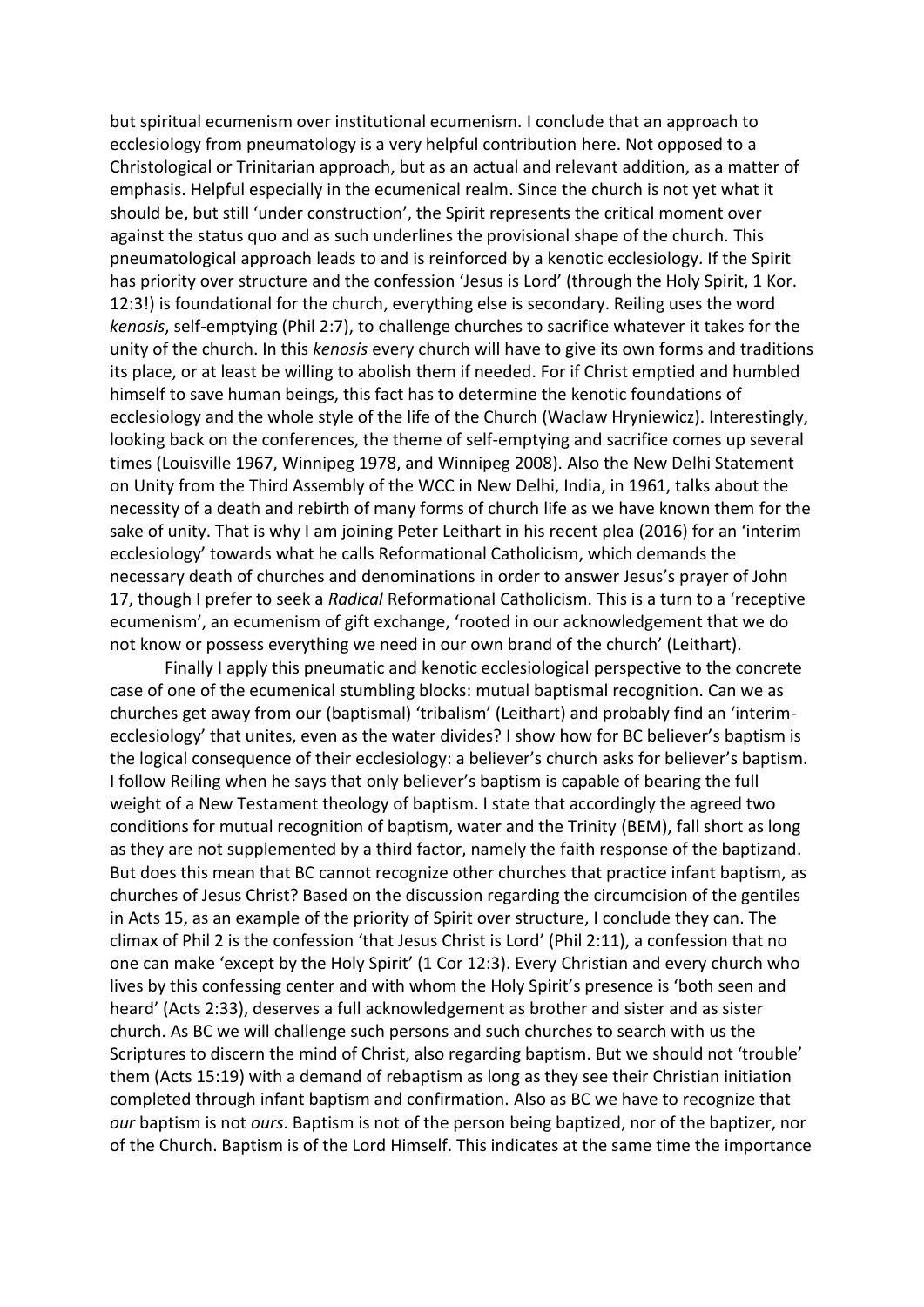and seriousness of baptism, as well as the relativization of our forms and practices. And not only baptism is His. The church is as well!

So based on the idea of *kenosis* we abstain from our demand of rebaptism as long as other brothers and sisters see their Christian initiation completed through infant baptism and confirmation. At the same time, since our conviction is and remains that 'baptism upon personal profession of faith is the most clearly attested pattern in the New Testament documents' (*BEM*, section 11) and only believer's baptism is capable of bearing the full weight of a New Testament theology of baptism, re-baptism remains an 'impossible possibility' for those seeking it conscientious and as a response to the work of the Holy Spirit in their life. Since baptism is not ours, we neither can demand others to abstain from infant baptism, nor they can demand us to abstain from re-baptism. All we can do is bear each other in love. Church history has saddled us with a common debt. This is a cross we must bear together.

I agree with George Vandervelde at Hamilton 1996 that the BCT can have a 'crucial' and 'unique' ecumenical contribution in bridging a minimalist individualistic evangelical ecclesiology and a maximalist institutional ecumenical ecclesiology, and as such can provide a 'much-needed . . . third way'. We are all called to rethink our own ecclesiologies. Not to face this challenge is to cut off a major tap root of ecclesial renewal (Vandervelde).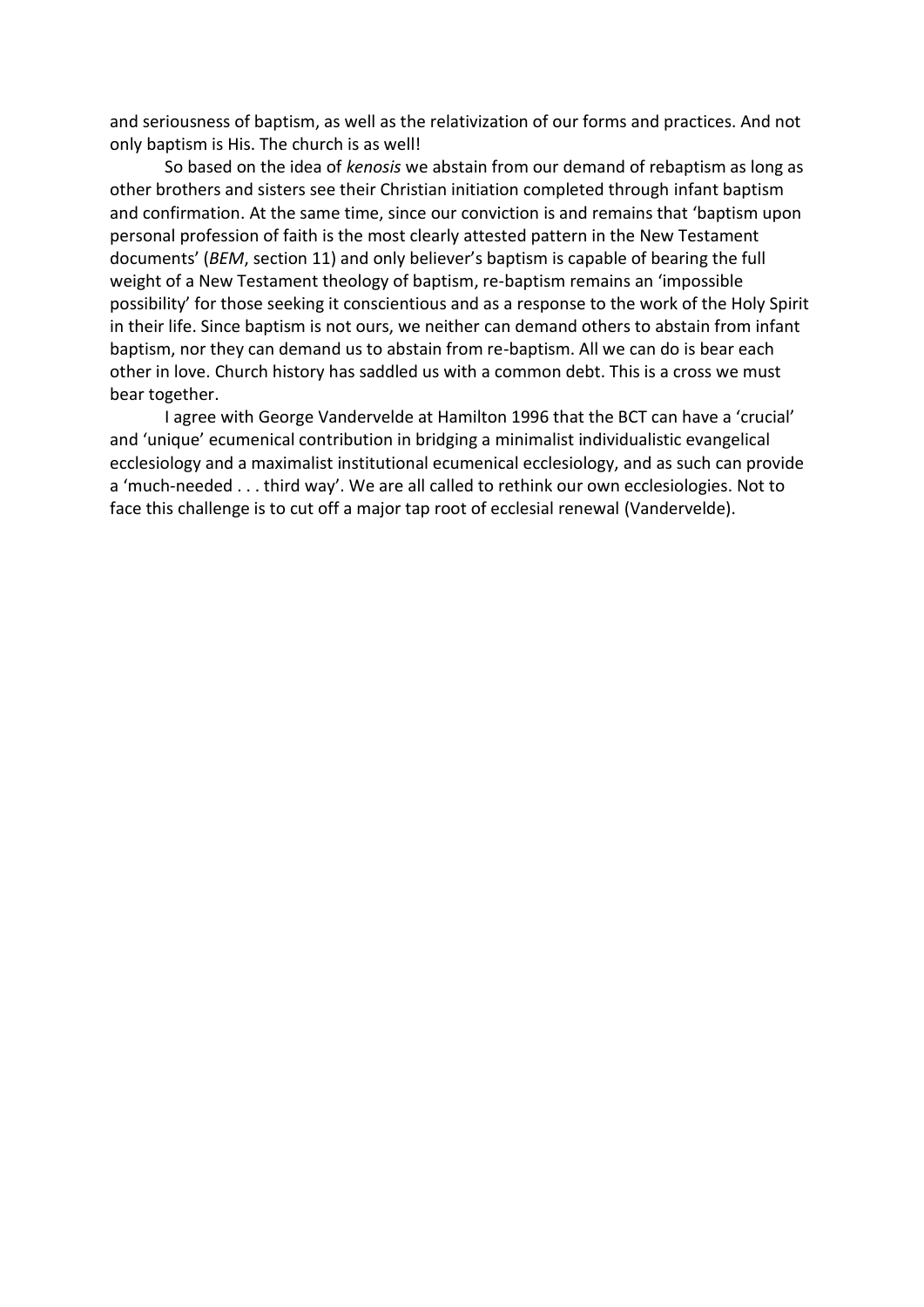## NEDERLANDSE SAMENVATTING

In deze studie vertel ik het verhaal van de Believers Church Tradition (BCT) op basis van negentien Believers Church Conferences (BCC) gehouden tussen 1967 en 2017. Door een lens, gecreëerd vanaf de eerste baanbrekende conferentie in Louisville 1967, worden alle lezingen van deze conferenties geanalyseerd om de bepalende kenmerken van deze traditie te vinden. Deze lens bestaat uit de aard van het geloof, de aard van de kerk, de aard van de hermeneutische interpretatie en de aard van de zending. De opbrengst hiervan wordt gebruikt om de oecumenische bijdrage van deze traditie aan het ecclesiologische debat vast te stellen. Het resulterende pneumatische en kenotische ecclesiologische perspectief wordt toegepast op de concrete casus van wederzijdse dooperkenning.

De titel 'kijken in de andere richting' verwijst naar woorden die Karl Barth schreef in een voorbereidend document voor de oprichtingsvergadering van de Wereldraad van Kerken in Amsterdam in 1948. Hij suggereert dat de kerken, in het licht van het verdwijnen van een *corpus christianum*, nu in de richting van de Vrije of Congregationalistische kerken moeten kijken. Het doel van dit onderzoek is bij te dragen aan het begrip van wat deze 'andere richting' zou kunnen betekenen voor de kerken die er deel van uitmaken, maar ook voor de bredere kerk. Omdat deze kerken vanwege hun karakteristieke manier van kerk-zijn geen voorgeschreven eenduidige stem hebben, brengt dit onderzoek haar zelfinzicht in kaart door te luisteren naar de uitkomsten van de negentien conferenties.

In deze systematisch-theologische studie in de ecclesiologie sluit ik me aan bij de historische en comparatieve of vergelijkende ecclesiologie van Roger Haight. Historische ecclesiologie betekent dat, aangezien de kerk zowel een goddelijk oorsprong heeft als historisch is gesitueerd, het directe object van ecclesiologie een eindige realiteit is. We kunnen niet aan ecclesiologie doen zonder de geschiedenis van de kerk en haar veranderende context serieus te nemen. Een terugkerende constatering tijdens deze conferenties is de spanning tussen de zogenaamde 'geloofde kerk' en de 'ervaren kerk' en de beweging van de klepel van een klok tussen beweging en kerk (Olof H. de Vries) of de routinisering van charisma (Weber). Comparatieve of vergelijkende ecclesiologie overstijgt particuliere kerken en denominaties, niet door ze opzij te schuiven, maar door hun eigenheid te verrijken met nieuwe bronnen. Deze studie, met de focus op de BCT zoals deze zich in negentien BCC in een bepaalde periode (1967-2017) heeft geëxpliceerd, moet worden beschouwd als een historische en vergelijkende ecclesiologie. Dus bestudeer ik de BCT in zijn historische concreetheid in deze gedefinieerde periode en probeer deze traditie te begrijpen door een expliciet beroep te doen op bronnen die een bepaalde BC overstijgen.

De centrale vraag van deze studie is hoe de bepalende kenmerken van de BCT het begrip van de kerk in het oecumenische ecclesiologische debat uitdagen en aanscherpen. Om deze vraag te beantwoorden, heb ik de vraag opgesplitst in drie deelvragen, die elk in een deel van het boek worden beantwoord:

1. Wat wordt bedoeld met de *Believers Church Tradition* en hoe is deze in de twintigste eeuw ontstaan? (Deel I)

2. Wat zijn de bepalende kenmerken van de *Believers Church Tradition* op basis van de resultaten van de negentien *Believers Church Conferences* die tussen 1967 en 2017 zijn gehouden? (Deel II)

3. Welke bijdrage heeft de *Believers Church Tradition* te bieden aan het oecumenische ecclesiologische debat? (Deel III)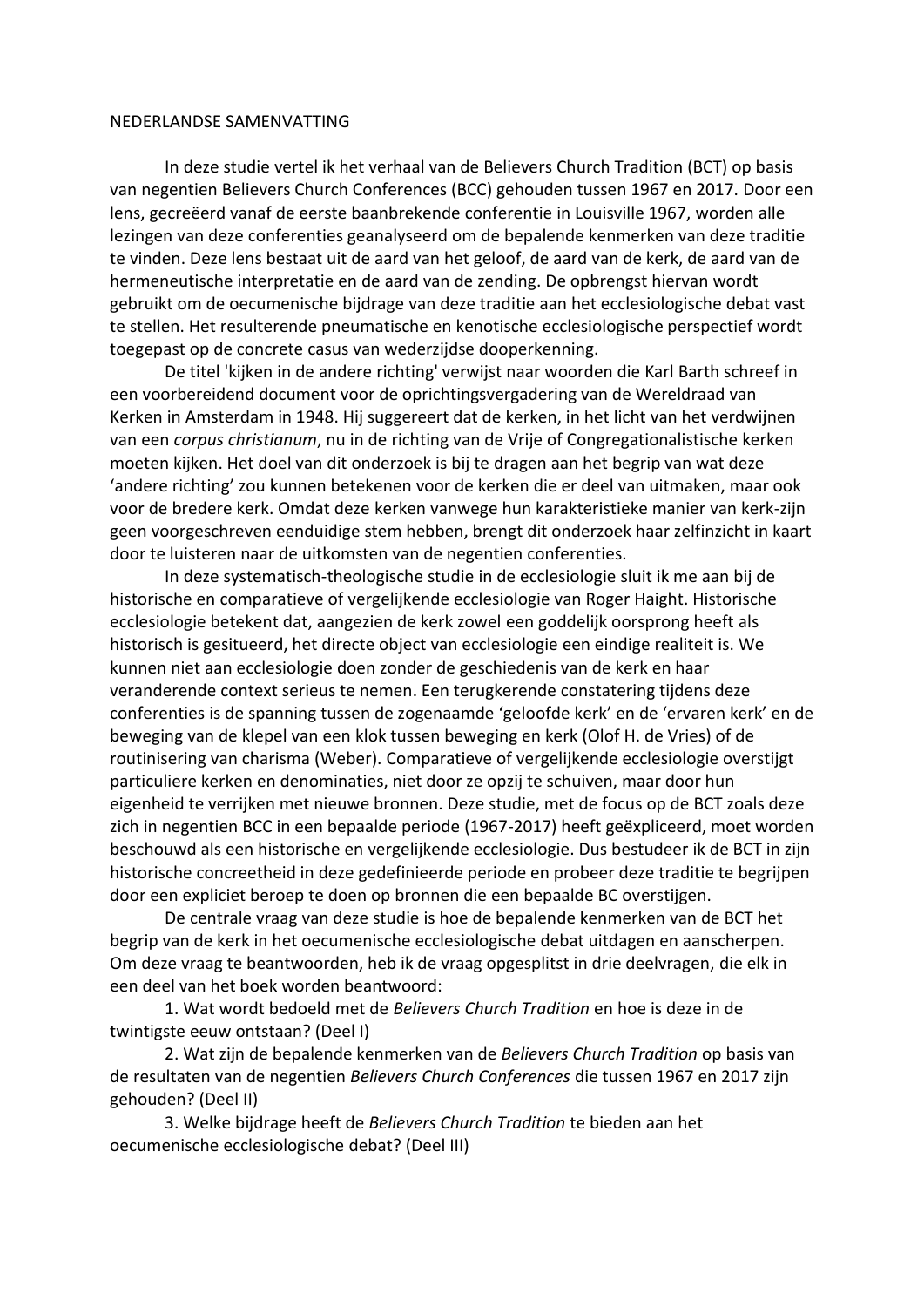Deel I introduceert eerst het bredere concept van congregationalisme, en introduceert daarna de BCT als een zogenaamd 'derde type' kerk, naast het 'katholieke' en 'protestantse' type. Oorspronkelijk werd de term 'Vrije Kerk' gebruikt om het 'derde type' te beschrijven, maar dit concept is te breed en te algemeen in zijn betekenis. De term *Believers Church* werd in 1904 door Max Weber bedacht en kreeg in de jaren vijftig en zestig een groeiende impuls. Ik laat zien dat de BCT een onderscheidend ecclesiologisch type is, niet zozeer om te classificeren als wel om te verduidelijken. Het is een traditie, geworteld in de Radicale Reformatie van de zestiende eeuw, en ook gevoed door separatistisch puritanisme, piëtisme en opwekkingsbewegingen in de volgende eeuwen, gekenmerkt door opvattingen over de kerk als vorm van broederschap en discipelschap. Gericht op het samenbrengen van bewust toegewijde gelovigen die antwoorden op de oproep van het evangelie, probeert het zijn missie als kerk in de wereld te vervullen.

Deel II bevat een beschrijving van de context en inhoud van alle negentien conferenties. De baanbrekende conferentie in Louisville 1967 wordt in detail beschreven en vervolgens wordt daarvan de lens afgeleid, die bestaat uit respectievelijk de aard van geloof, van kerk, van hermeneutische interpretatie en van zending. Door deze lens worden alle conferenties beschreven en geanalyseerd. De lens kan als volgt worden samengevat:

De aard van geloof is geloof als voorwaarde voor kerklidmaatschap, aangezien het concept van een BC gebaseerd is op een vrijwillige en bewuste belijdenis van geloof, lidmaatschap op basis van wedergeboorte en toegewijd discipelschap.

De aard van de kerk is de plaatselijke kerk die het evangelie als goed nieuws belichaamt, een verbondsgemeenschap, gevormd door vrijwillige toegewijde gelovigen, die elk op hun wijze bijdragen aan de opbouw van het lichaam van Christus. Het congregationalistische karakter geldt voor alle niveaus van kerkgemeenschap, regionaal, nationaal of internationaal, als het gaat om bestuur en besluitvorming.

De aard van hermeneutische interpretatie heeft te maken met de bronnen van gezag en de manier waarop ze worden onderzocht en gebruikt bij het onderscheiden van de wil van God. De Bijbel als het Woord van God staat centraal en de hele gemeenschap is geroepen om samen de gezindheid van Christus te zoeken en de wil van God voor vandaag te verstaan in gehoorzame onderwerping aan de leiding van de Heilige Geest.

De aard van zending is in wezen het leven van de plaatselijke kerk. Als een hecht verbonden en onderscheidende gemeenschap is deze het goede nieuws en de missie zelf. Aangezien het evangelie betrekking heeft op de totaliteit van het leven, is deze missie altijd een holistische benadering waarin individuele bekering en sociale verandering samengaan.

Deel III ontleent aan de beschrijvingen in deel II de bepalende kenmerken van de BCT zoals deze uit deze negentien conferenties voortkomen. Het laat zien dat er een duidelijke continuïteit is door de conferenties als het gaat om deze lens. Maar we zien ook een aantal dilemma's. Soms is het dilemma zelf een bepalend kenmerk. De kenmerken zijn niet beperkt tot de vier genoemde karakteristieken, want op elke conferentie worden ook nieuwe thema's en ontwikkelingen bekeken. Het blijkt dat er ook kenmerken zijn met betrekking tot de sacramenten, het gebruik van de charismata, het vredesgetuigenis, gender, ras en LGBTQ, en de wereldkerk. Uiteindelijk levert het 31 kenmerken op.

Ten slotte wordt in hoofdstuk 9 de derde onderzoeksvraag onderzocht: Welke bijdrage heeft de BCT te bieden aan het oecumenische ecclesiologische debat? Ik laat zien dat de BCT een eigen oecumenische stijl heeft, samengevat in 'Spirit over structure'. De continuïteit van het evangelie en de kerk ligt in de levende en vernieuwende kracht van de Geest, die in elke generatie opnieuw vorm krijgt. De identiteit van het BCT is vooral divers,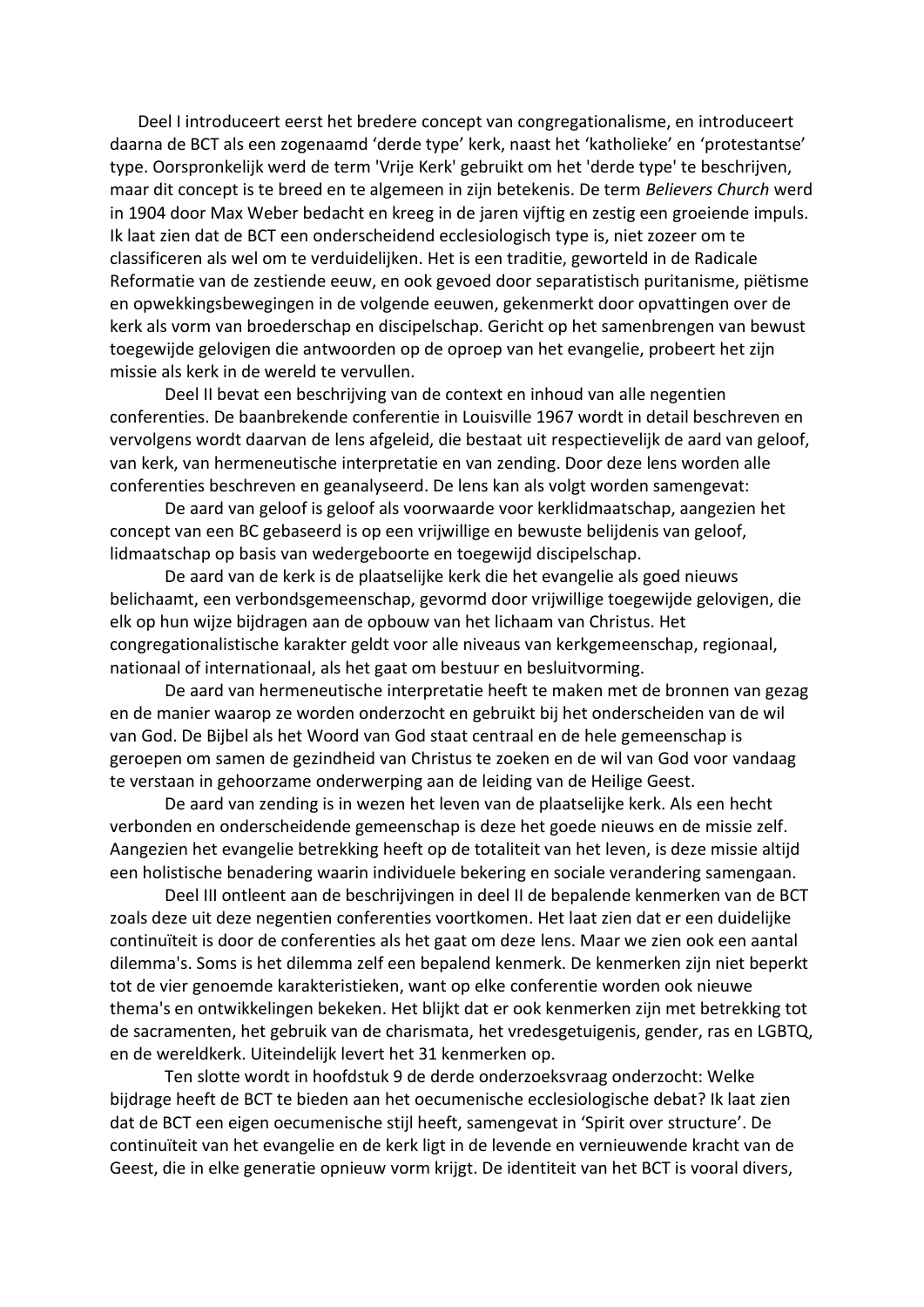onderscheidend en voorlopig en altijd open voor 'nader licht' (*further light*). Dit maakt het onmogelijk, onnodig en zelfs ongewenst om met één vaste stem te spreken. Op deze manier kan er geen eenduidige bijdrage worden geleverd, behalve met de stijl zelf.

Geest *boven* structuur is anders dan Geest *of* structuur; het is een uitspraak over prioriteit. Wat wordt bedoeld met Geest boven structuur is niet spiritualisme (Geest zonder structuur), maar spirituele oecumene boven institutionele oecumene. Ik concludeer dat een benadering van de ecclesiologie vanuit de pneumatologie hier een zeer nuttige bijdrage aan levert. Niet tegen een christologische of trinitarische benadering, maar als een feitelijke en relevante toevoeging, als een kwestie van nadruk. Nuttig vooral in oecumenisch opzicht. Omdat de kerk nog niet is wat ze zou moeten zijn, maar nog 'in aanbouw', vertegenwoordigt de Geest het kritieke moment tegenover de status quo en onderstreept daarmee de voorlopige vorm van de kerk. Deze pneumatologische benadering leidt tot en wordt versterkt door een kenotische ecclesiologie. Als de Geest voorrang heeft op de structuur en de belijdenis 'Jezus is Heer' (door de Heilige Geest, 1 Kor. 12:3!) fundamenteel is voor de kerk, is al het andere daaraan ondergeschikt. Reiling gebruikt het woord *kenosis*, zelflediging (Fil 2:7), om kerken uit te dagen alles op te offeren voor de eenheid van de kerk. In deze *kenosis* zal iedere kerk haar eigen vormen en tradities haar plaats moeten geven, of in ieder geval bereid zijn deze af te schaffen als dat nodig is. Want als Christus zichzelf ontledigde en vernederde om mensen te redden, moet dit feit de kenotische fundamenten van de ecclesiologie en de hele stijl van het leven van de kerk bepalen (Waclaw Hryniewicz). Interessant is dat, terugkijkend op de conferenties, het thema van zelfontlediging en opoffering verschillende keren naar voren komt (Louisville 1967, Winnipeg 1978 en Winnipeg 2008). Ook de *New Delhi Statement on Unity* van de Derde Assemblee van de Wereldraad van Kerken in New Delhi, India, in 1961, spreekt over de noodzaak van de dood en opstanding van vele vormen van kerkelijk leven zoals we die kennen, omwille van eenheid. Daarom sluit ik me aan bij Peter Leithart in zijn recente pleidooi (2016) voor een 'interim-ecclesiologie' naar wat hij het reformatorische katholicisme noemt, dat de noodzakelijke dood van kerken en denominaties eist om Jezus' gebed van Johannes 17 te beantwoorden, hoewel ik er de voorkeur aan geef om een *radicaal* reformatorisch katholicisme te zoeken. Dit is een wending naar een 'ontvankelijke oecumene' (*receptive ecumenism*), een oecumene van de uitwisseling van gaven, 'geworteld in onze erkenning dat we niet alles weten of bezitten wat we nodig hebben in ons eigen kerkelijke afdeling' (Leithart).

Ten slotte pas ik dit pneumatische en kenotische ecclesiologische perspectief toe op de concrete casus van een van de oecumenische struikelblokken: de wederzijdse dooperkenning. Kunnen wij als kerken loskomen van ons (doop) 'tribalisme' (Leithart) en mogelijk een 'interim-ecclesiologie' vinden die verenigt, zelfs als het water scheding brengt? Ik laat zien hoe voor BC de doop van gelovigen het logische gevolg is van hun ecclesiologie: een kerk van gelovigen vraagt om een doop van gelovigen. Ik stem in met Reiling als hij zegt dat alleen de doop van gelovigen in staat is het volle gewicht te dragen van een nieuwtestamentische dooptheologie. Ik stel dat dienovereenkomstig de twee overeengekomen voorwaarden voor wederzijdse erkenning van de doop, water en de Drieeenheid (BEM), tekort schieten zolang ze niet worden aangevuld met een derde factor, namelijk de geloofsreactie van de dopeling. Maar betekent dit dat BC andere kerken die de kinderdoop toepassen, niet als kerken van Jezus Christus kunnen erkennen? Gebaseerd op de discussie over de besnijdenis van de heidenen in Handelingen 15, als een voorbeeld van de prioriteit van Geest boven structuur, concludeer ik dat ze dat kunnen. Het hoogtepunt